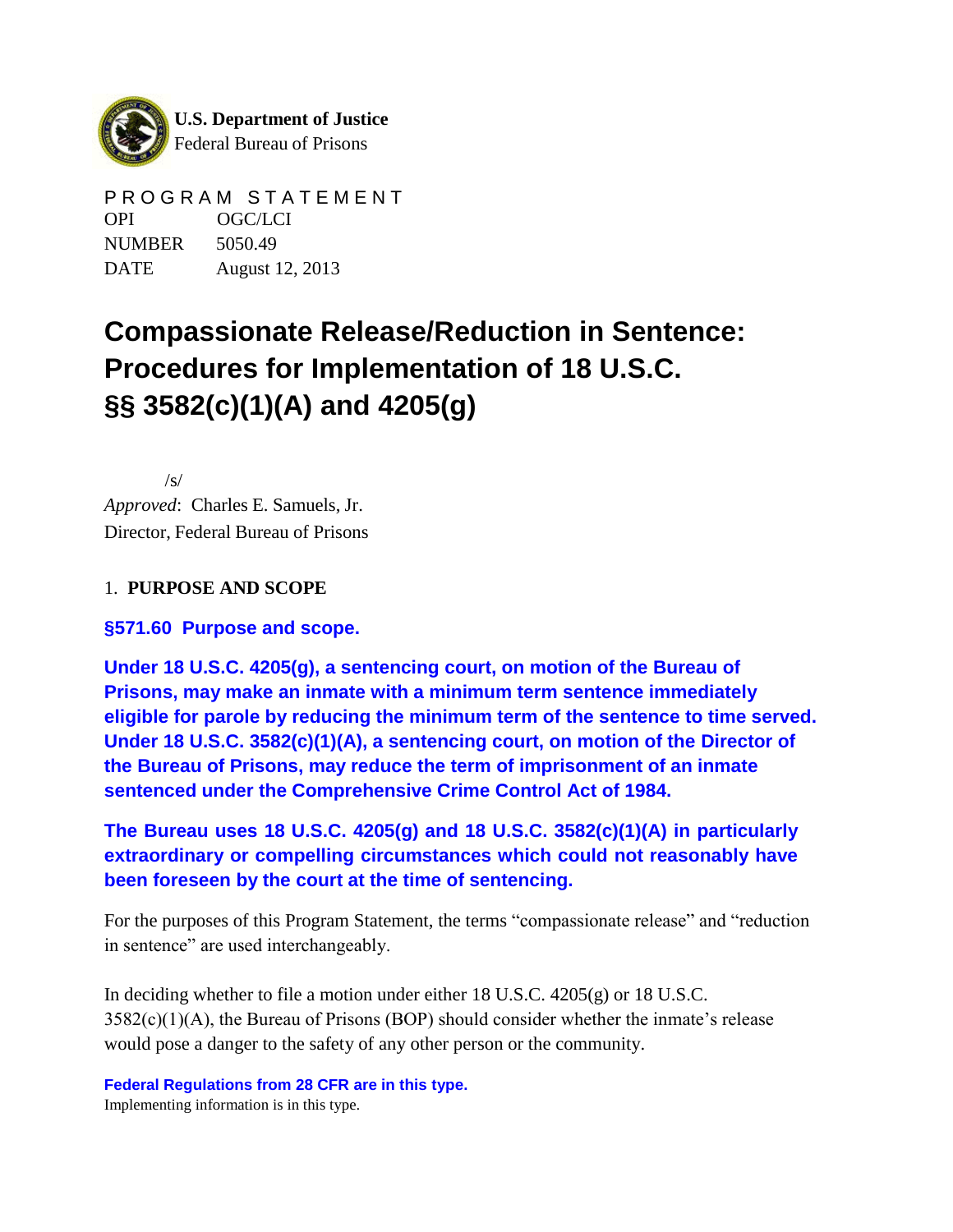#### **§572.40 Compassionate release under 18 U.S.C. 4205(g).**

**18 U.S.C. 4205(g) was repealed effective November 1, 1987, but remains the controlling law for inmates whose offenses occurred prior to that date. For inmates whose offenses occurred on or after November 1, 1987, the applicable statute is 18 U.S.C. 3582(c)(1)(A). Procedures for compassionate release of an inmate under either provision are contained in 28 CFR part 571, subpart G.**

a. **Program Objectives.** The expected results of this program are:

- A motion for a modification of a sentence will be made to the sentencing court only in particularly extraordinary or compelling circumstancesthat could not reasonably have been foreseen by the court at the time of sentencing.
- The public will be protected from undue risk by careful review of each compassionate release request.
- Compassionate release motions will be filed with the sentencing judge in accordance with the statutory requirements of 18 U.S.C. 3582 (c)(1)(A) or  $4205(g)$ .

#### b. **Summary of Changes**

#### *Policy Rescinded*

P5050.48 Compassionate Release; Procedures For Implementation of 18 U.S.C. 3582  $(c)(1)(A)$  & 4205 $(g)$  (4/22/13)

The following have been added to this version of the Program Statement:

- Criteria regarding requests based on medical circumstances.
- Criteria regarding requests based on non-medical circumstances for elderly inmates.
- Criteria regarding requests based on non-medical circumstances in which there has been the death or incapacitation of the family member caregiver of an inmate's child.
- Criteria regarding requests based on non-medical circumstances in which the spouse or registered partner of an inmate has become incapacitated.
- A list of factors that should be considered for all requests.
- Information regarding the electronic tracking database.

# 2. **INITIATION OF REQUEST – EXTRAORDINARY OR COMPELLING CIRCUMSTANCES**

## **§ 571.61 Initiation of request – extraordinary or compelling circumstances.**

**a. A request for a motion under 18 U.S.C. 4205(g) or 3582(c)(1)(A) shall be submitted to the Warden. Ordinarily, the request shall be in writing, and submitted by the inmate. An inmate may initiate a request for consideration under 18 U.S.C. 4205(g) or 3582(c)(1)(A) only when there are particularly**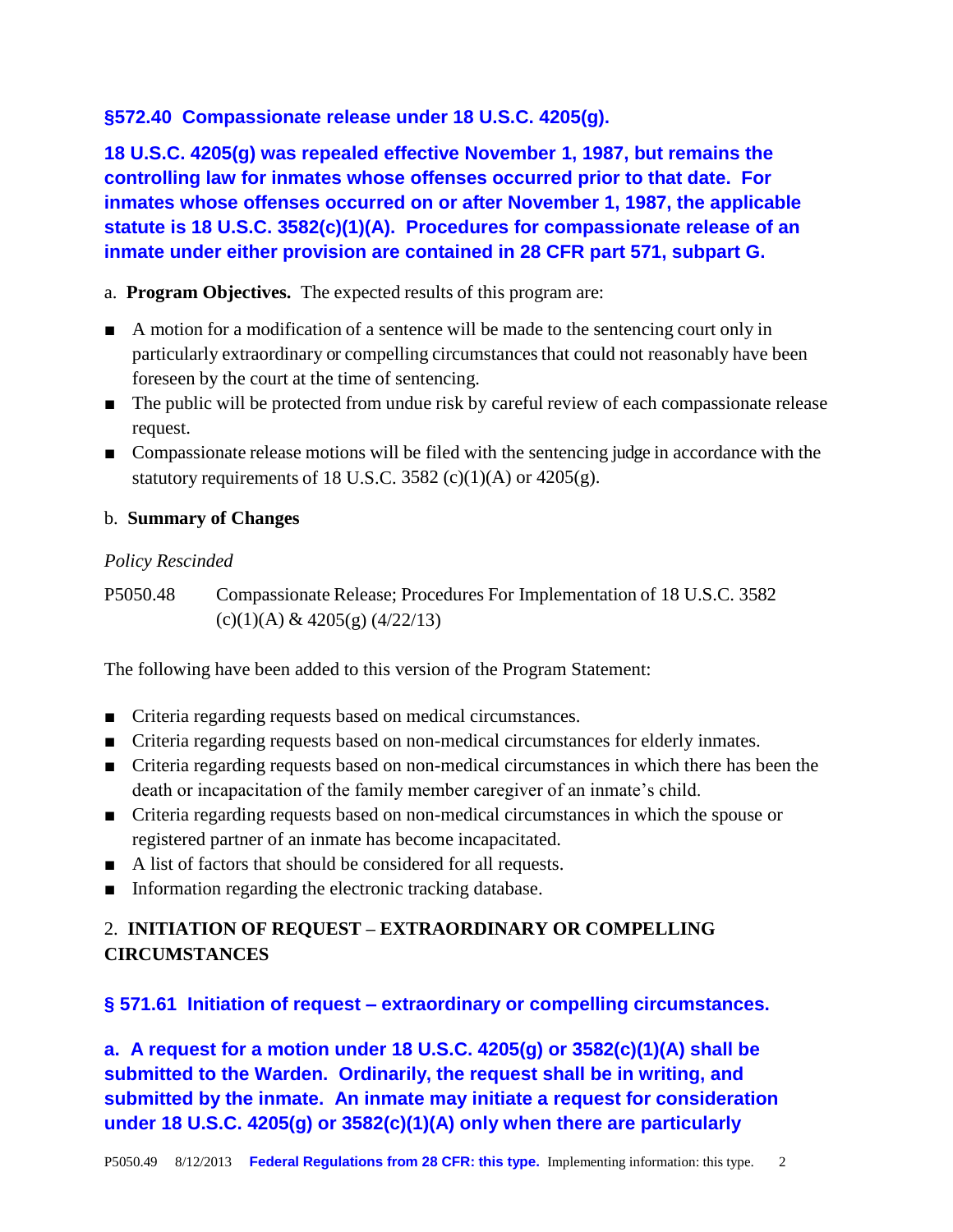**extraordinary or compelling circumstances which could not reasonably have been foreseen by the court at the time of sentencing. The inmate's request shall at a minimum contain the following information:**

**(1) The extraordinary or compelling circumstances that the inmate believes warrant consideration.**

**(2) Proposed release plans, including where the inmate will reside, how the inmate will support himself/herself, and, if the basis for the request involves the inmate's health, information on where the inmate will receive medical treatment, and how the inmate will pay for such treatment.**

**b. The Bureau of Prisons processes a request made by another person on behalf of an inmate in the same manner as an inmate's request. Staff shall refer a request received at the Central Office to the Warden of the institution where the inmate is confined.**

## 3. **REQUESTS BASED ON MEDICAL CIRCUMSTANCES**

The criteria for a reduction in sentence (RIS) request may include the following:

a. **Terminal Medical Condition**. RIS consideration may be given to inmates who have been diagnosed with a terminal, incurable disease and whose life expectancy is eighteen (18) months or less. The BOP's consideration should include assessment of the primary (terminal) disease, prognosis, impact of other serious medical conditions of the inmate, and degree of functional impairment (if any). Functional impairment (e.g., limitations on activities of daily living such as feeding and dressing oneself) is not required for inmates diagnosed with terminal medical conditions; however, functional impairment may be a factor when considering the inmate's ability or inability to reoffend.

b. **Debilitated Medical Condition**. RIS consideration may also be given to inmates who have an incurable, progressive illness or who have suffered a debilitating injury from which they will not recover. The BOP should consider a RIS if the inmate is:

- Completely disabled, meaning the inmate cannot carry on any self-care and is totally confined to a bed or chair; or
- Capable of only limited self-care and is confined to a bed or chair more than 50% of waking hours.

The BOP's review should also include any cognitive deficits of the inmate (e.g., Alzheimer's disease or traumatic brain injury that has affected the inmate's mental capacity or function). A cognitive deficit is not required in cases of severe physical impairment, but may be a factor when considering the inmate's ability or inability to reoffend.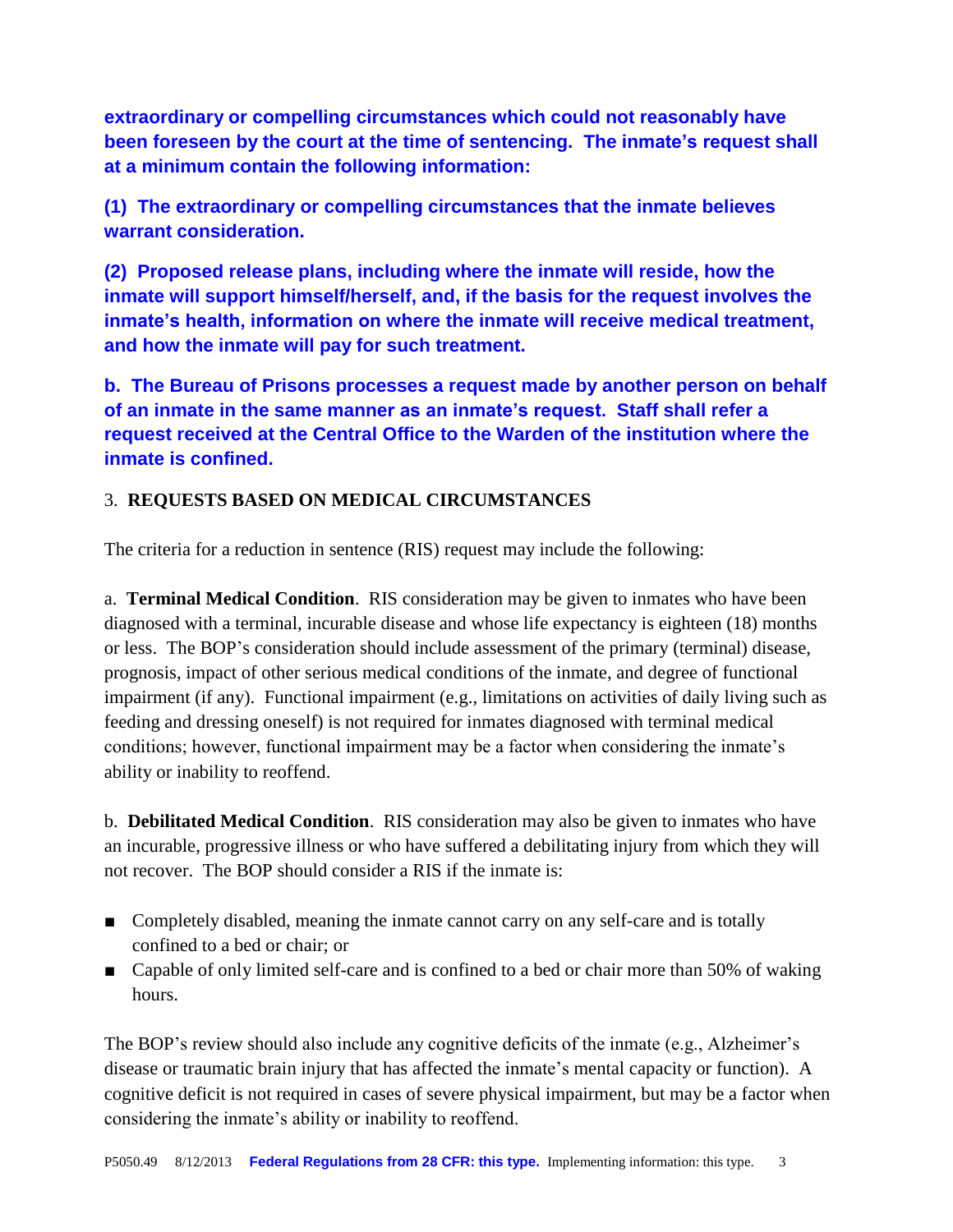All RIS requests should be assessed using the factors outlined in Section 7.

# 4. **REQUESTS BASED ON NON-MEDICAL CIRCUMSTANCES – ELDERLY INMATES**

The criteria for a RIS request may include the following:

a. **"New Law" Elderly Inmates.** Inmates sentenced for an offense that occurred on or after November 1, 1987 (e.g., "new law"), who are age 70 years or older and have served 30 years or more of their term of imprisonment. $<sup>1</sup>$ </sup>

- b. **Elderly Inmates with Medical Conditions.** Inmates who fit the following criteria:
- Age 65 and older.
- Suffer from chronic or serious medical conditions related to the aging process.
- Experiencing deteriorating mental or physical health that substantially diminishes their ability to function in a correctional facility.
- Conventional treatment promises no substantial improvement to their mental or physical condition.
- Have served at least 50% of their sentence.

Additionally, for inmates in this category, the BOP should consider the following factors when evaluating the risk that an elderly inmate may reoffend:

- The age at which the inmate committed the current offense.
- Whether the inmate suffered from these medical conditions at the time the inmate committed the offense.
- Whether the inmate suffered from these medical conditions at the time of sentencing and whether the Presentence Investigation Report (PSR) mentions these conditions.

c. **Other Elderly Inmates.** Inmates age 65 or older who have served the greater of 10 years or 75% of the term of imprisonment to which the inmate was sentenced.

Elderly inmates who were age 60 or older at the time they were sentenced ordinarily should not be considered for RIS if their current conviction is listed in the Categorization of Offenses Program Statement.

All RIS requests should be assessed using the factors outlined in Section 7.

 $\overline{a}$ <sup>1</sup> These criteria are different from those provided in 18 U.S.C 3582(c)(1)(a)(ii), which states that a court, upon motion of the BOP Director, may reduce a sentence term if it finds that "the defendant is at least 70 years of age, has served at least 30 years in prison, pursuant to a sentence imposed under section 3559(c), for the offense or offenses for which the defendant is currently imprisoned, and a determination has been made by the Director of the Bureau of Prisons that the defendant is not a danger to the safety of any other person or the community, as provided under section 3142(g)."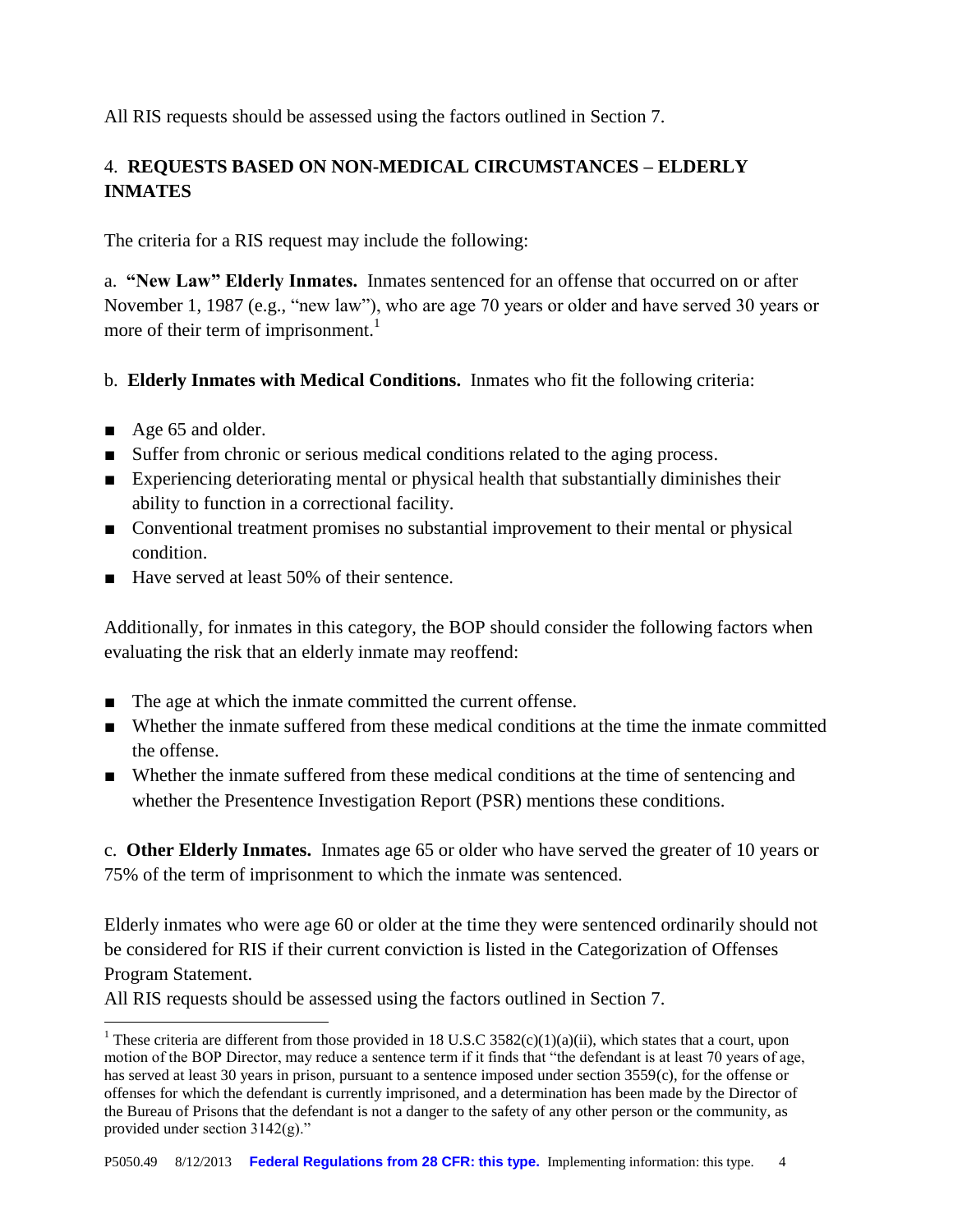# 5. **REQUESTS BASED ON NON-MEDICAL CIRCUMSTANCES – DEATH OR INCAPACITATION OF THE FAMILY MEMBER CAREGIVER.**

The criteria for a RIS request may include the death or incapacitation of the family member caregiver of an inmate's child, e.g., RIS requests from inmates whose biological or legally adopted child or children ("child") are suddenly without a family member caregiver due to that caregiver's death or incapacitation.

For these requests, "child" means a person under the age of 18 and "incapacitation" means the family member caregiver suffered a severe injury (e.g., auto accident) or suffers from a severe illness (e.g., cancer) that renders the caregiver incapable of caring for the child.

In reviewing these requests, BOP should assess, based on the information provided, whether release of the inmate to care for the inmate's child is in the best interest of the child.

a. **First Stage of the Warden's Review.** The following information should be provided by the inmate to the Warden in writing for RIS requests based on the death or incapacitation of the family member caregiver:

- A statement that explains that the inmate's family member caregiver has died or become incapacitated and that person was the caregiver for the inmate's biological or legally adopted child.
- A statement that this person was the only family member capable of caring for the inmate's child.
- The name of the deceased or incapacitated family member caregiver and the relationship of that person to the inmate (e.g., spouse, common-law spouse, mother, sister) and statement that the caregiver is a family member of the child.
- For requests based on a deceased family member caregiver, an official copy of the family member caregiver's death certificate.
- For requests based on an incapacitated family member caregiver, verifiable medical documentation of the incapacitation.
- Verifiable documentation that the inmate is the parent of the child. Acceptable documentation includes birth certificates, adoption papers, or verification of the inmate's paternity.
- Verifiable documentation providing the name and age of the child.
- A clear statement and documentation that the inmate has a release plan, including housing, and the financial means to care for the child immediately upon the inmate's release.
- Authorization from the inmate for the BOP to obtain any information or documents from any individual, medical entity or doctor, or any government agency about the inmate, family members, and minor child.

The Warden may deny the inmate's request at the institution level of review if the Warden finds that the inmate has not provided adequate information and documentation as set forth above.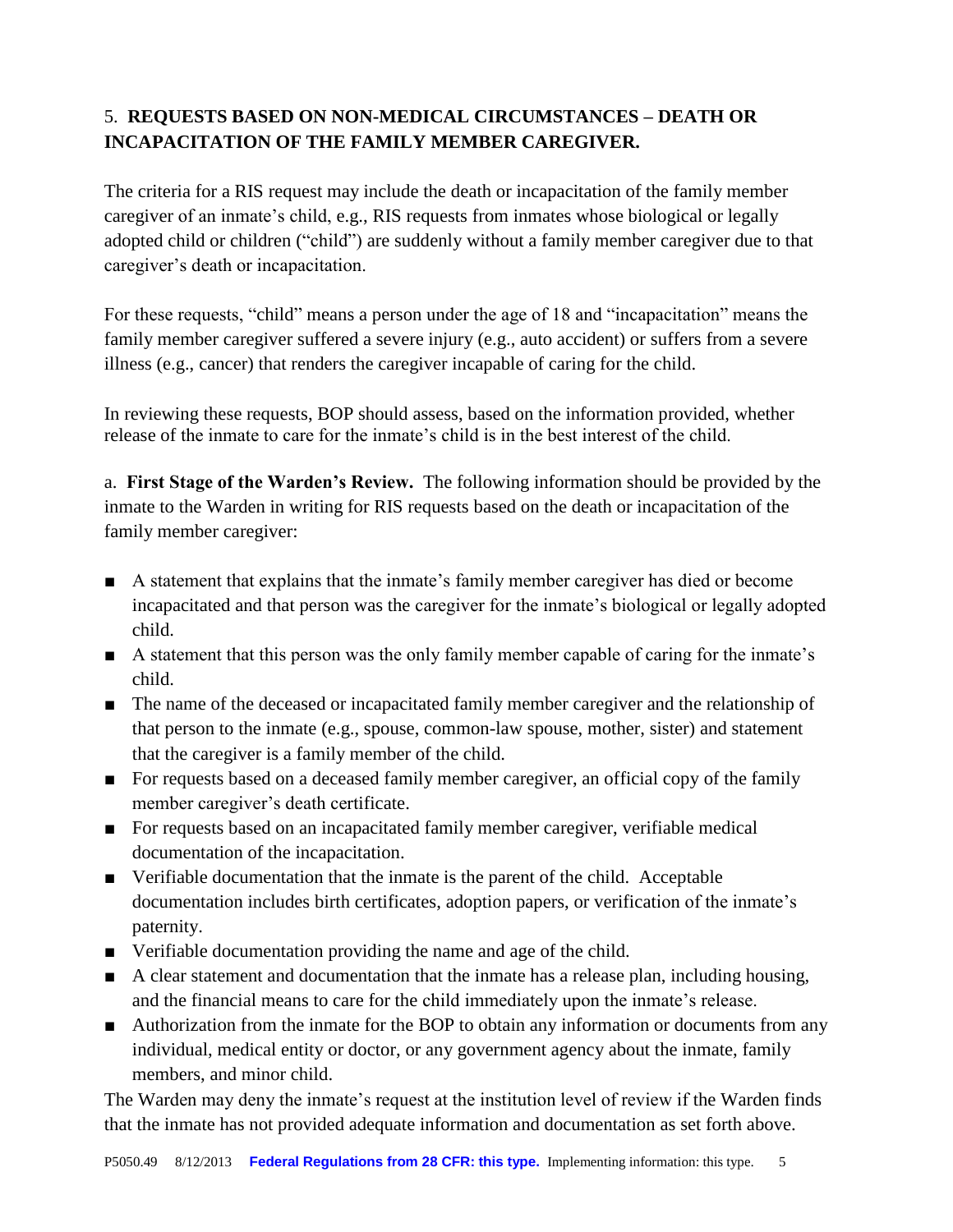b. **Second Stage of the Warden's Review.** Even if the inmate provides adequate and sufficient information and documentation set forth above regarding the RIS request, further investigation is appropriate. At this stage, the Warden should convene a committee consisting of the inmate's unit manager, correctional counselor, and any other relevant staff (social worker, physician, psychologist, etc.) to investigate the facts and circumstances provided by the inmate and to review supporting letters and documents before the Warden makes a recommendation to approve or deny the RIS request. The additional information and supporting documentation gathered by the committee for the Warden's review should include:

- A general description of the child's physical and mental condition.
- A description of the nature of the child's care both during the inmate's pre-arrest and presentence period, and during the inmate's current incarceration.
- Letters or documentation that the deceased/incapacitated family member was and still is the only family member caregiver capable of caring for the inmate's minor child. These letters or documentation should include:
	- $\triangleright$  Information indicating whether this family member was, in fact, caring for the child during the inmate's incarceration and immediately prior to the family member's death or incapacitation.
	- $\triangleright$  An explanation of who has been caring for the child since the family member's death or incapacitation.
	- $\triangleright$  If the child is in foster care, documentation verifying that the inmate will be able to immediately obtain custody of the child.

All RIS requests should be assessed using the factors outlined in Section 7 as well as the following factors.

- Has the inmate committed violent acts before or during the period of incarceration as reflected in the PSR, institutional disciplinary records, or other appropriate documentation?
- Did the inmate have drugs, drug paraphernalia, firearms, or other dangerous substances in the home while caring for the child prior to incarceration?
- To what degree has the inmate had contact with or cared for the child prior to arrest, pretrial or pre-sentence, and during incarceration? Staff should review institution records for evidence of contact (telephone, mail, email, visiting log, etc.).
- Is there any evidence of child abuse, neglect, or exploitation in the PSR or other documents?
- Are there any documents regarding the inmate's parenting skills or obligations (e.g., child support orders, restraining orders for physical or emotional abuse of spouse, registered partner or children, certificates for classes in anger management or other types of counseling, removal of child from the home for any reasons)?
- Are there records regarding the termination of parental rights or loss of custody of the inmate's (other) child?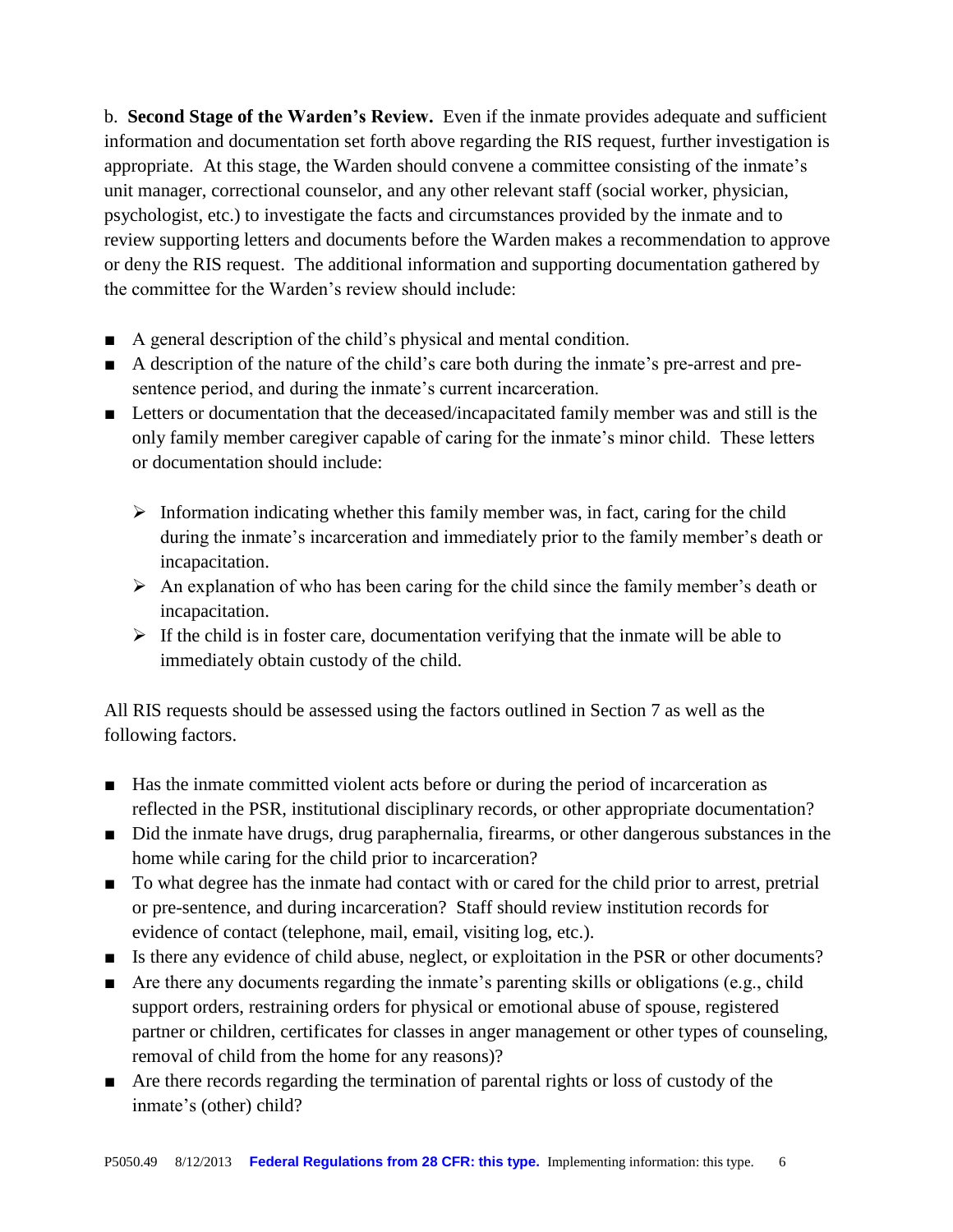- Does the inmate have a detainer as a deportable alien to a country other than where the child resides?
- Has the inmate received public funding or had a job with a living wage for any period of time prior to incarceration?
- Has the inmate engaged in programming (e.g., parenting, anger management) during incarceration that would indicate efforts to improve parenting skills or that would indicate a commitment to caring for the child upon release?

Wardens should also consider any additional reliable documentation (e.g., letters of support from family members, neighbors, doctors, hospitals, and state or local agencies). Documentation may be obtained with the assistance of the Office of Probation and Pretrial Services. Wardens should also consider whether the inmate participated in the Inmate Financial Responsibility Program and any information relating to the inmate's substance abuse treatment, physical/mental/ emotional health, and work evaluations during incarceration.

The care of a child may be requested to be a condition of the inmate's release to a supervised release term. Thus, failure to care for the child may result in a finding of a supervised release violation and return to custody.

# 6. **REQUESTS BASED ON NON-MEDICAL CIRCUMSTANCES – INCAPACITATION OF A SPOUSE OR REGISTERED PARTNER**

The criteria for a RIS request may include the incapacitation of an inmate's spouse or registered partner when the inmate would be the only available caregiver for the spouse or registered partner.

For these requests, "spouse" means an individual in a relationship with the inmate, where that relationship has been legally recognized as a marriage, including a legally-recognized commonlaw marriage. "Registered partner" means an individual in a relationship with the inmate, where that relationship has been legally recognized as a civil union or registered domestic partnership.

The relationship should have been established before the inmate's offense date of arrest, and should be verified by information in the PSR or other administratively acceptable documentation (e.g. marriage certificate).

For these requests, "incapacitation" means the inmate's spouse or registered partner has:

- Suffered a serious injury, or a debilitating physical illness and the result of the injury or illness is that the spouse or registered partner is completely disabled, meaning that the spouse or registered partner cannot carry on any self-care and is totally confined to a bed or chair; or
- A severe cognitive deficit (e.g., Alzheimer's disease or traumatic brain injury that has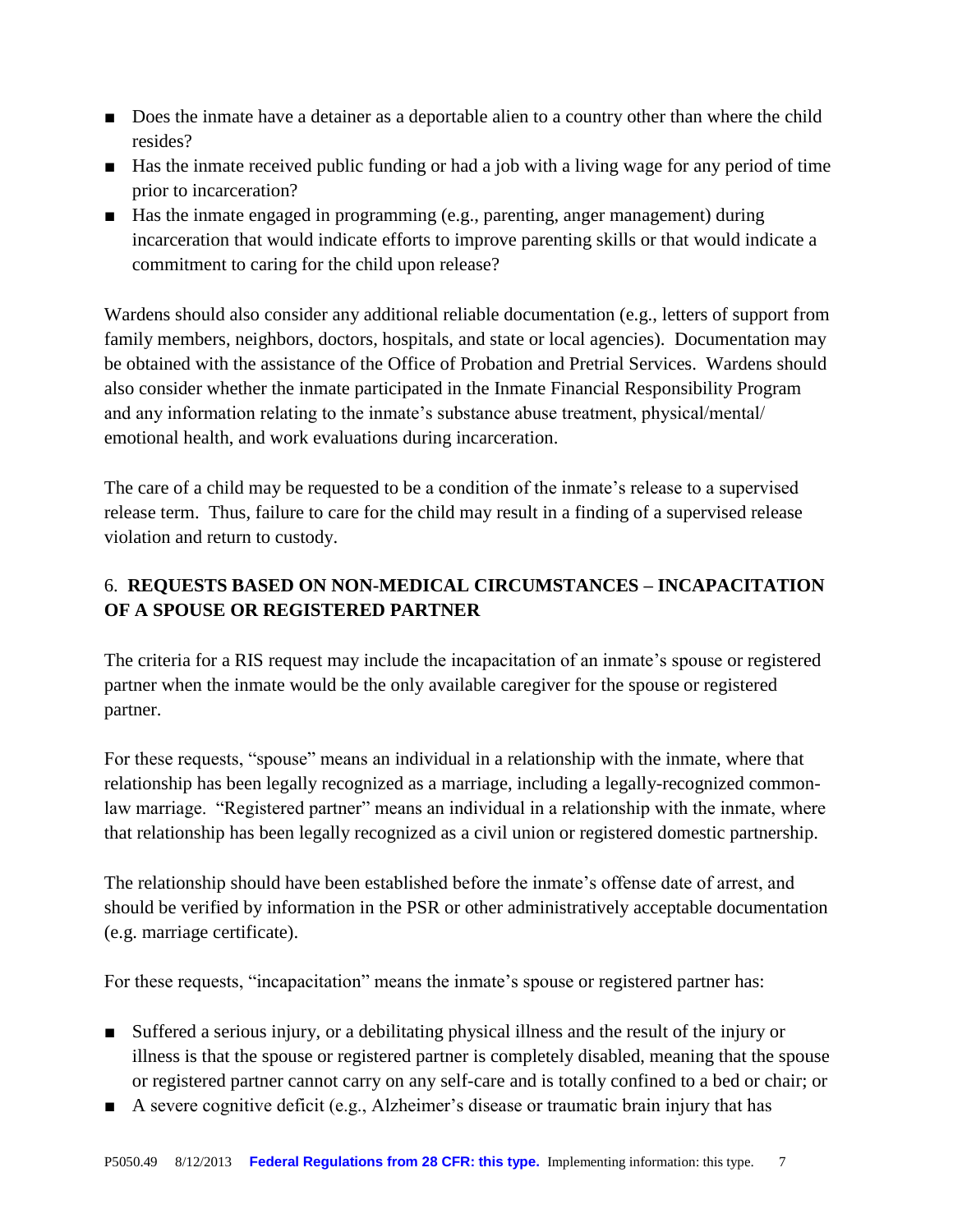severely affected the spouse's or registered partner's mental capacity or function), but may not be confined to a bed or chair.

For these requests, the inmate should demonstrate that the inmate is the only available caregiver for the spouse or registered partner, meaning there is no other family member or adequate care option that is able to provide primary care for the spouse or registered partner.

a. **First Stage of the Warden's Review.** The following information should be provided by the inmate to the Warden in writing for RIS requests based on the incapacitation of the spouse or registered partner:

- Statement that explains that the inmate's spouse or registered partner has become incapacitated.
- Statement that the inmate is the only family member capable of caring for the spouse or registered partner.
- Verifiable medical documentation of the incapacitation of the spouse or registered partner.
- A clear statement and documentation of the inmate's release plan, including housing, and the financial means to care for the spouse or registered partner immediately upon release.
- Written authorization from the inmate and others (as needed) for the BOP to obtain any information or documents from any individual, medical entity or doctor, or any government agency about the inmate, the spouse or registered partner, or other family members.

The Warden may deny the inmate's request at the institution level of review if the Warden finds that the inmate has not provided adequate information and documentation as set forth above.

b. **Second Stage of the Warden's Review.** Even if the inmate provides adequate and sufficient information and documentation set forth above regarding the RIS request, further investigation is appropriate. At this stage, the Warden should convene a committee consisting of the inmate's unit manager, correctional counselor and any other relevant staff (social worker, physician, psychologist, etc.) to investigate the facts and circumstances provided by the inmate and to review supporting letters and documents before the Warden makes a recommendation to approve or deny the RIS request. The information and supporting documentation gathered by the committee for the Warden's review should include:

- A general description of the spouse's or registered partner's physical and mental condition.
- A description of the nature of the spouse's or registered partner's care, as relevant, during the inmate's pre-arrest and pre-sentence period, and during the inmate's current incarceration.
- Letters or documentation indicating whether the inmate is the only family member caregiver capable of caring for the spouse or registered partner. This should include an explanation of who has been caring for the spouse or registered partner during the inmate's period of incarceration, as relevant.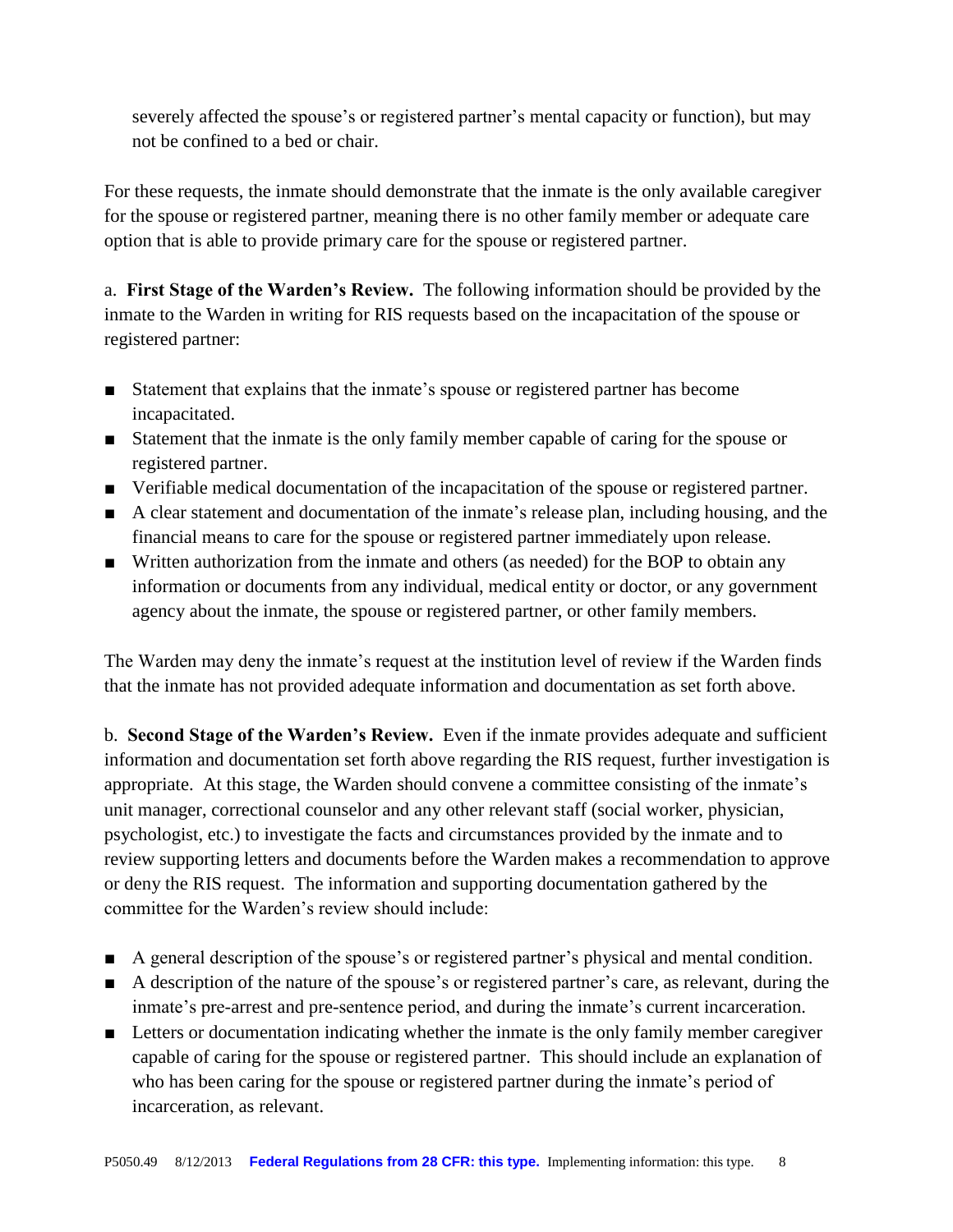■ Letters or documentation indicating the spouse or registered partner is, or would be, supportive of the inmate's release, and of the inmate assuming the role of the primary caregiver.

All RIS requests should be assessed using the factors outlined in Section 7 as well as the following factors.

- Has the inmate committed violent acts before or during the period of incarceration, as reflected in the PSR, institution disciplinary records, or other appropriate documentation?
- To what extent would the inmate and spouse or registered partner be relying on publicly available resources (e.g., financial or medical) to provide care to the spouse or registered partner?
- Has the inmate ever been charged with, or convicted of, a crime of domestic violence?
- Did the inmate share a residence with the spouse or registered partner prior to the period of incarceration?
- Did the inmate have drugs, drug paraphernalia, firearms, or other dangerous substances in the home shared with the spouse or registered partner prior to incarceration?
- To what degree has the inmate had contact with (or cared for) the spouse or registered partner prior to arrest, pretrial or pre-sentence, and during incarceration? Staff should review institution records for evidence of contact (telephone, mail, email, visiting log, etc.).
- Is there any evidence of abuse or neglect involving the spouse or registered partner in the PSR or other documents?
- Are there any documents regarding the inmate's custodial skills or obligations (e.g., child support orders, restraining orders for physical or emotional abuse of spouse or registered partner or children, certificates for classes in anger management or other types of counseling, removal of children from the home for any reasons)?
- Does the inmate have a detainer as a deportable alien to a country other than where the spouse or registered partner resides?
- Has the inmate received public funding or had a job with a living wage for any period of time prior to incarceration?
- Has the inmate engaged in programming (e.g., anger management, financial responsibility program) during incarceration that would indicate efforts to improve custodial skills and/or that would indicate a commitment to the inmate's spouse or registered partner upon release?

Wardens should also consider any additional reliable documentation (e.g., letters of support from family members, neighbors, doctors, hospitals, and state or local agencies). Documentation may be obtained with the assistance of the Office of Probation and Pretrial Services.

The care of the spouse or registered partner may be requested to be a condition of the inmate's release to a supervised release term. Thus, failure to care for the spouse or registered partner may result in a finding of a supervised release violation and return to custody.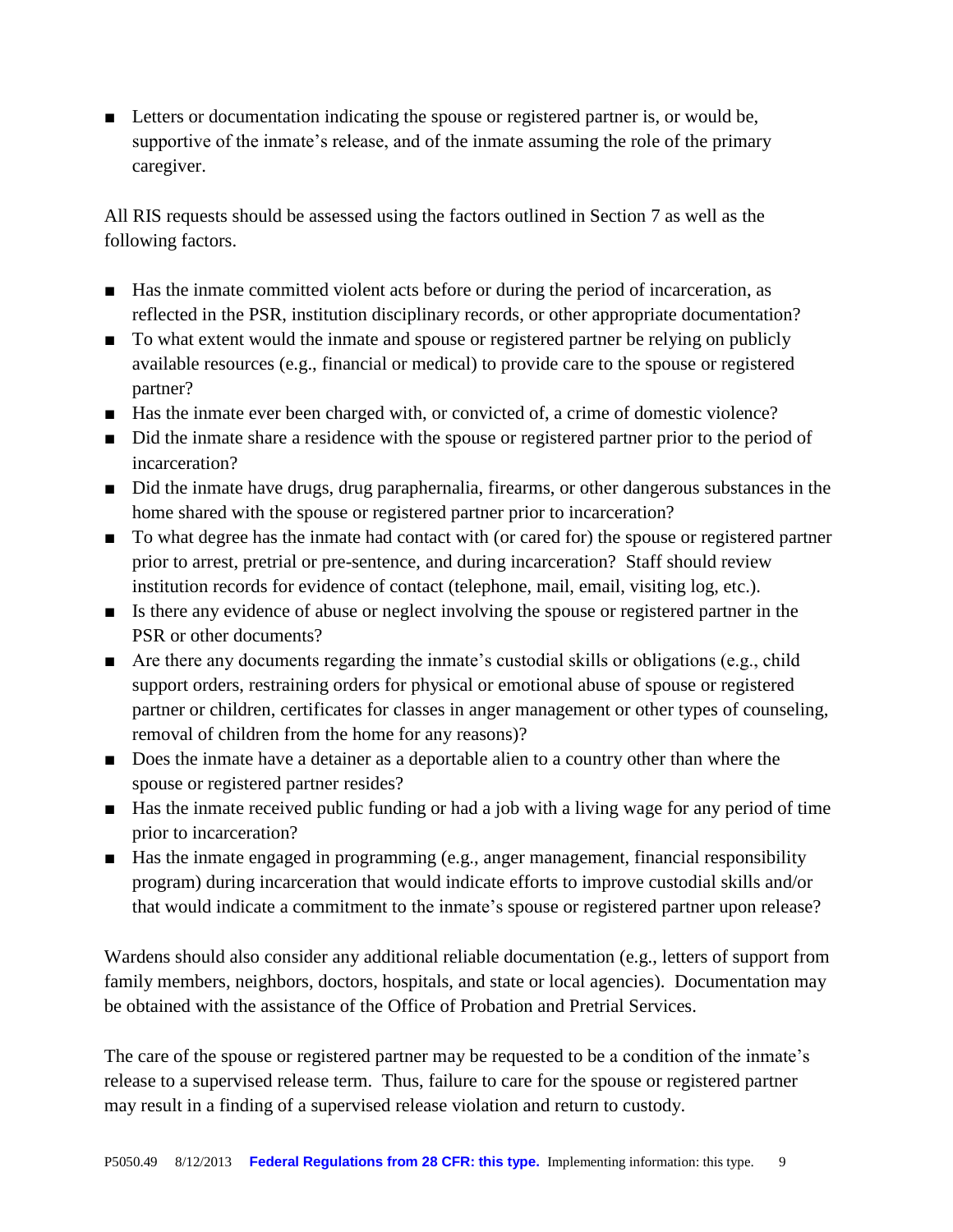## 7. **FACTORS AND EVALUATION OF CIRCUMSTANCES IN RIS REQUESTS**

For all RIS requests, the following factors should be considered:

- Nature and circumstances of the inmate's offense.
- Criminal history.
- Comments from victims.
- Unresolved detainers.
- Supervised release violations.
- Institutional adjustment.
- Disciplinary infractions.
- Personal history derived from the PSR.
- Length of sentence and amount of time served. This factor is considered with respect to proximity to release date or Residential Reentry Center (RRC) or home confinement date.
- Inmate's current age.
- Inmate's age at the time of offense and sentencing.
- Inmate's release plans (employment, medical, financial).
- Whether release would minimize the severity of the offense.

When reviewing RIS requests, these factors are neither exclusive nor weighted. These factors should be considered to assess whether the RIS request presents particularly extraordinary and compelling circumstances.

Overall, for each RIS request, the BOP should consider whether the inmate's release would pose a danger to the safety of any other person or the community.

#### 8. **APPROVAL OF REQUEST**

#### **§571.62 Approval of request.**

**a. The Bureau of Prisons makes a motion under 18 U.S.C. 4205(g) or 3582(c)(1)(A) only after review of the request by the Warden, the General Counsel, and either the Medical Director for medical referrals or the Assistant Director, Correctional Programs Division for non-medical referrals, and with the approval of the Director, Bureau of Prisons.**

**(1) The Warden shall promptly review a request for consideration under 18 U.S.C. 4205(g) or 3582(c)(1)(A). If the Warden, upon an investigation of the request determines that the request warrants approval, the Warden shall refer the matter in writing with recommendation to the Office of General Counsel.**

The Warden's referral at a minimum must include the following: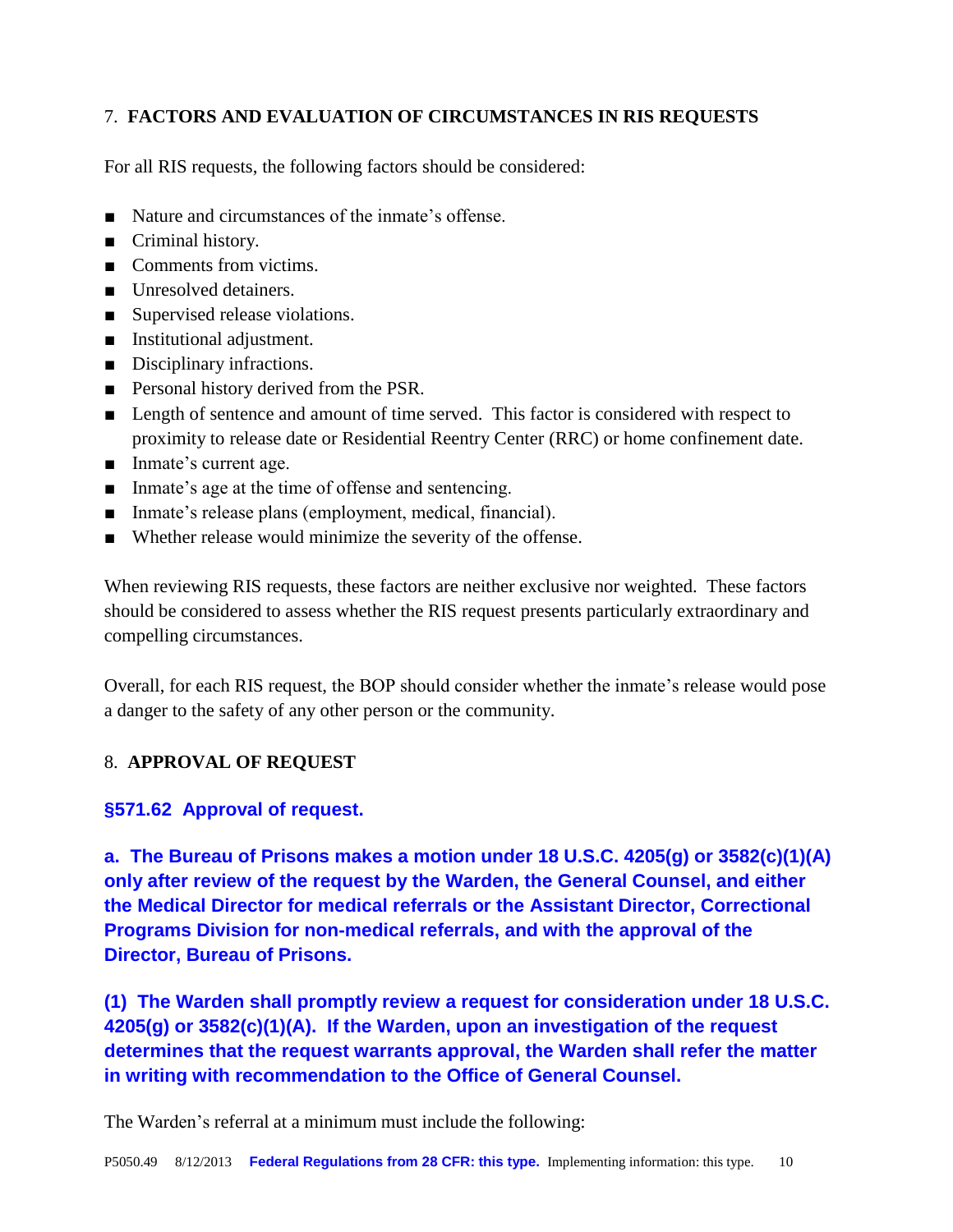a. The Warden's written recommendation as well as any other pertinent written recommendations or comments made by staff during the institution review of the request.

b. A complete copy of Judgment and Commitment Order or Judgment in a Criminal Case and sentence computation data.

c. A progress report that is not more than 30 days old. All detainers and holds should be resolved prior to the Warden's submission of a case under 18 U.S.C. 3582 (c)(1)(A) or  $4205(g)$ . If a pending charge or detainer cannot be resolved, an explanation of the charge or conviction status is needed.

d. *All* pertinent medical records if the reason for the request involves the inmate's health. Pertinent records include, at a minimum, a Comprehensive Medical Summary by the attending physician, which should also include an estimate of life expectancy, and all relevant test results, consultations, and referral reports/opinions.

e. The referral packet must include, when available, a copy of the Presentence Investigation and Form U.S.A. 792, Report on Convicted Offender by U.S. Attorney, Custody Classification form, Notice of Action forms, Probation form 7a, information on fines, CIM Case Information Summary (BP-A0339), and any other documented information that is pertinent to the request. In the absence of a Form U.S.A. 792, the views of the prosecuting Assistant U.S. Attorney may be solicited; those views should be made part of the Warden's referral memo.

f. If the inmate is subject to the Victim and Witness Protection Act of 1982 (VWPA), confirmation of notification to the appropriate victim(s) or witness(es) must be incorporated into the Warden's referral. A summary of any comments received must also be incorporated into the referral. If the inmate is not subject to the VWPA, a statement to that effect must be in the referral.

g. For a request under 18 U.S.C. 3582(c)(1)(A), when a term of supervised release follows the term of imprisonment, confirmation that release plans have been approved by the appropriate U.S. Probation Office must be included in the referral. If the inmate will be released to an area outside the sentencing district, the U.S. Probation Office assuming supervision must be contacted. If no supervision follows the term of imprisonment, release plans must still be developed.

h. The development of release plans must include, at a minimum, a place of residence and the method of financial support, and may require coordination with various segments of the community, such as hospices, the Department of Veterans Affairs or veterans' groups, Social Security Administration, welfare agencies, local medical organizations, or the inmate's family.

i. Because there is no final agency decision until the Director has reviewed the request, staff at any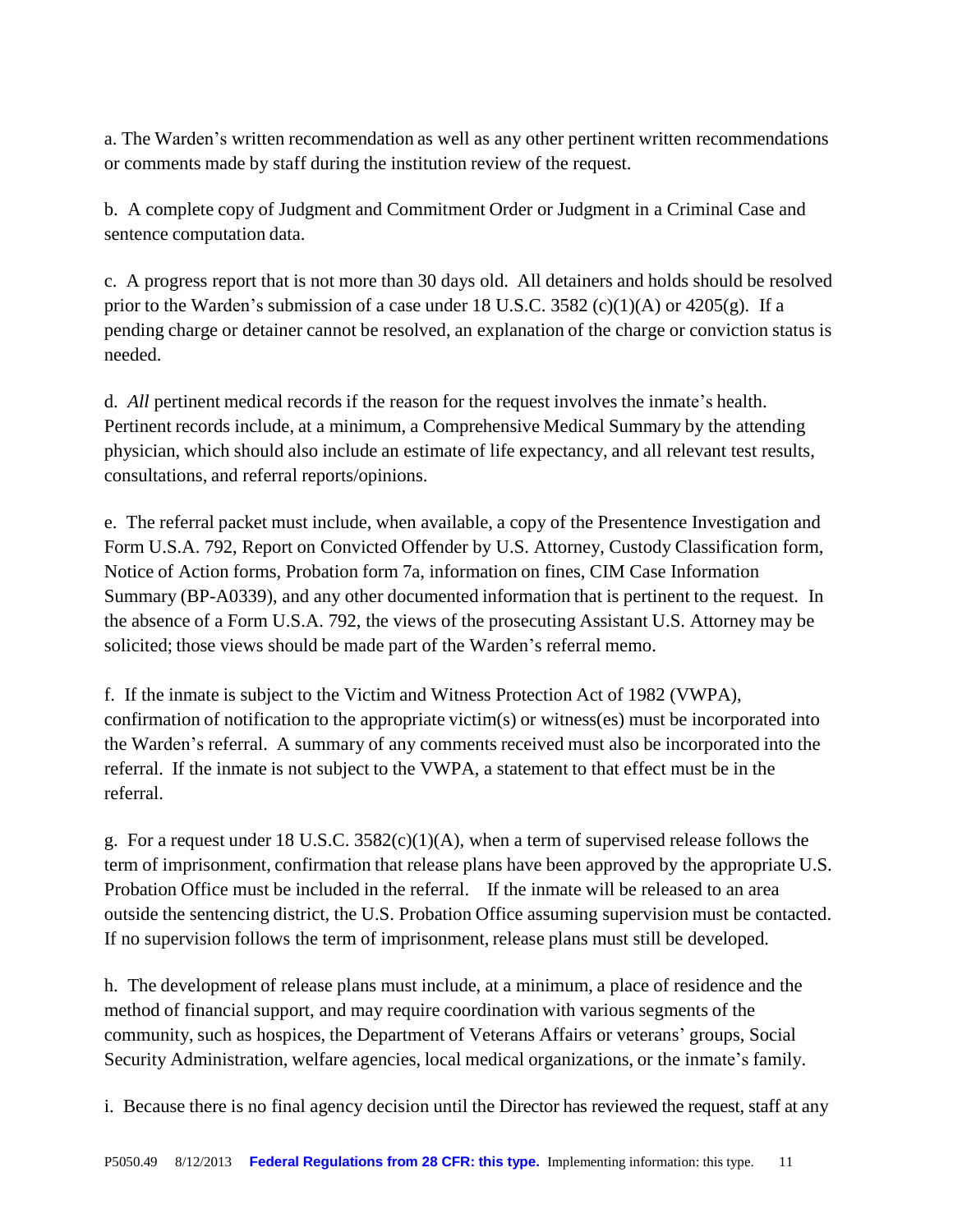level may not contact the sentencing judge or solicit the judge's opinion through other officers of the court.

**(2) If the General Counsel determines that the request warrants approval, the General Counsel shall solicit the opinion of either the Medical Director or the Assistant Director, Correctional Programs Division depending upon the nature of the basis for the request. With this opinion, the General Counsel shall forward the entire matter to the Director, Bureau of Prisons, for final decision.**

**(3) If the Director, Bureau of Prisons, grants a request under 18 U.S.C. 4205(g), the Director will contact the U.S. Attorney in the district in which the inmate was sentenced regarding moving the sentencing court on behalf of the Bureau of Prisons to reduce the minimum term of the inmate's sentence to time served. If the Director, Bureau of Prisons, grants a request under 18 U.S.C. 3582(c)(1)(A), the Director will contact the U.S. Attorney in the district in which the inmate was sentenced regarding moving the sentencing court on behalf of the Director of the Bureau of Prisons to reduce the inmate's term of imprisonment to time served.**

**b. Upon receipt of notice that the sentencing court has entered an order granting the motion under 18 U.S.C. 4205(g), the Warden of the institution where the inmate is confined shall schedule the inmate for hearing on the earliest Parole Commission docket.**

Institution staff prepare an amended Sentence Data Summary for use at this hearing. Staff provide a copy of the most recent progress report to the Parole Commission.

**Upon receipt of notice that the sentencing court has entered an order granting the motion under 18 U.S.C. 3582(c)(1)(A), the Warden of the institution where the inmate is confined shall release the inmate forthwith.**

## **c. In the event the basis of the request is the medical condition of the inmate, staff shall expedite the request at all levels.**

A request for an expedited review permits the review process to be expedited, but does not lessen the requirement that documentation be provided.

#### 9. **DENIAL OF REQUEST**

#### **§571.63 Denial of request.**

**a. When an inmate's request is denied by the Warden, the inmate will receive written notice and a statement of reasons for the denial. The inmate may appeal the denial through the Administrative Remedy Procedure (28 CFR part 542,**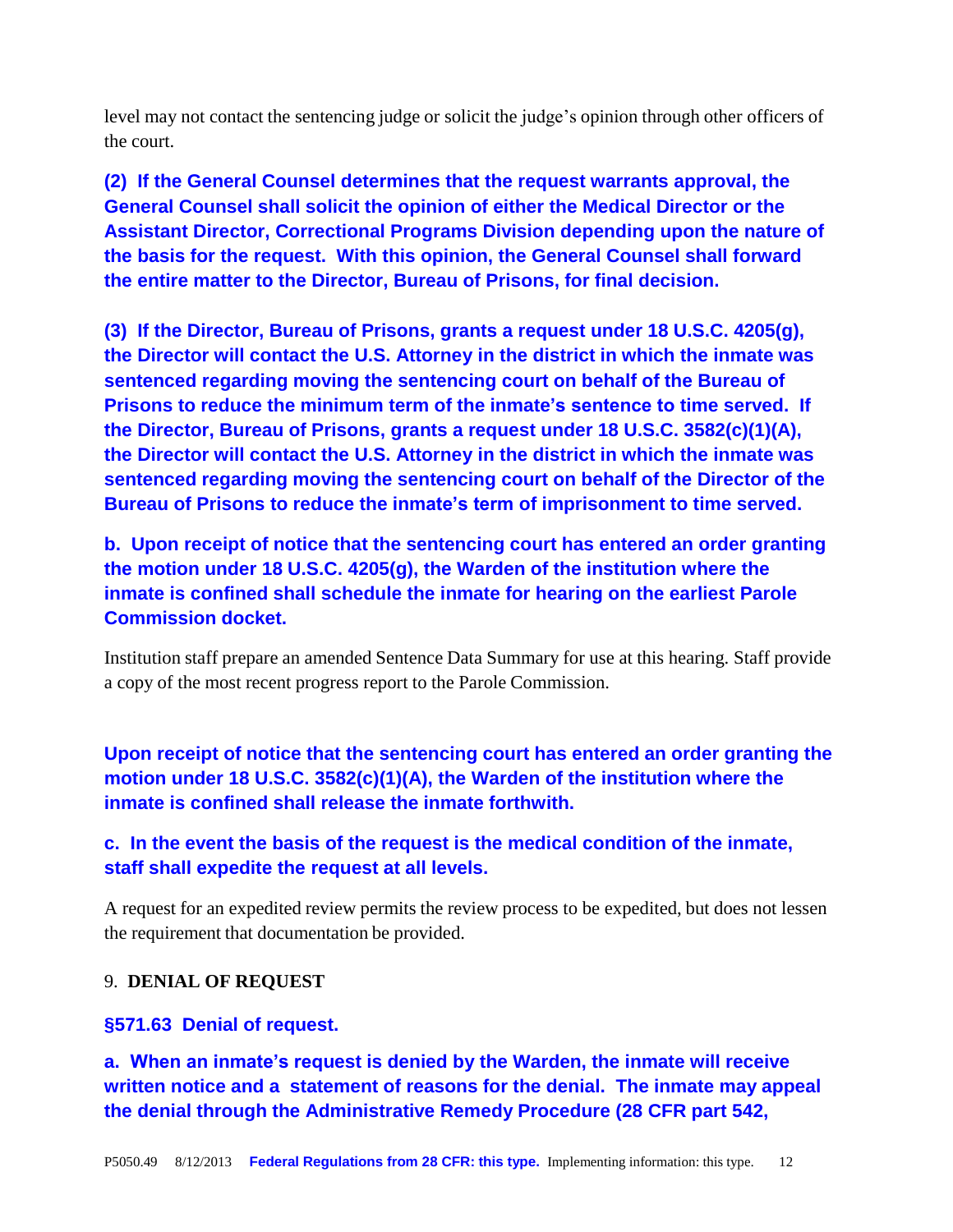**subpart B).**

**b. When an inmate's request for consideration under 18 U.S.C. 4205(g) or 3582(c)(1)(A) is denied by the General Counsel, the General Counsel shall provide the inmate with a written notice and statement of reasons for the denial. This denial constitutes a final administrative decision.**

**c. When the Director, Bureau of Prisons, denies an inmate's request, the Director shall provide the inmate with a written notice and statement of reasons for the denial within 20 workdays after receipt of the referral from the Office of General Counsel. A denial by the Director constitutes a final administrative decision.**

**d. Because a denial by the General Counsel or Director, Bureau of Prisons, constitutes a final administrative decision, an inmate may not appeal the denial through the Administrative Remedy Procedure.**

10. **INELIGIBLE OFFENDERS**

**§571.64 Ineligible offenders.**

**The Bureau of Prisons has no authority to initiate a request under 18 U.S.C. 4205(g) or 3582(c)(1)(A) on behalf of state prisoners housed in Bureau of Prisons facilities or D.C. Code offenders confined in federal institutions. The Bureau of Prisons cannot initiate such a motion on behalf of federal offenders who committed their offenses prior to November 1, 1987, and received non- parolable sentences.**

## 11. **TRACKING REDUCTION IN SENTENCE REQUESTS**

To ensure consistent handling and documentation of RIS requests, Wardens must identify a staff member to serve as an institution RIS Coordinator (IRC) and an alternate. The principal responsibility of the IRC is to receive and document RIS requests and other RIS-related information in the RIS electronic tracking database.

For each RIS request, the following information is entered into the RIS tracking database by the IRC:

- Inmate's full name.
- Federal register number.
- Date of birth and age.
- Institution.
- Date RIS request received by institution.
- Reason for RIS request.